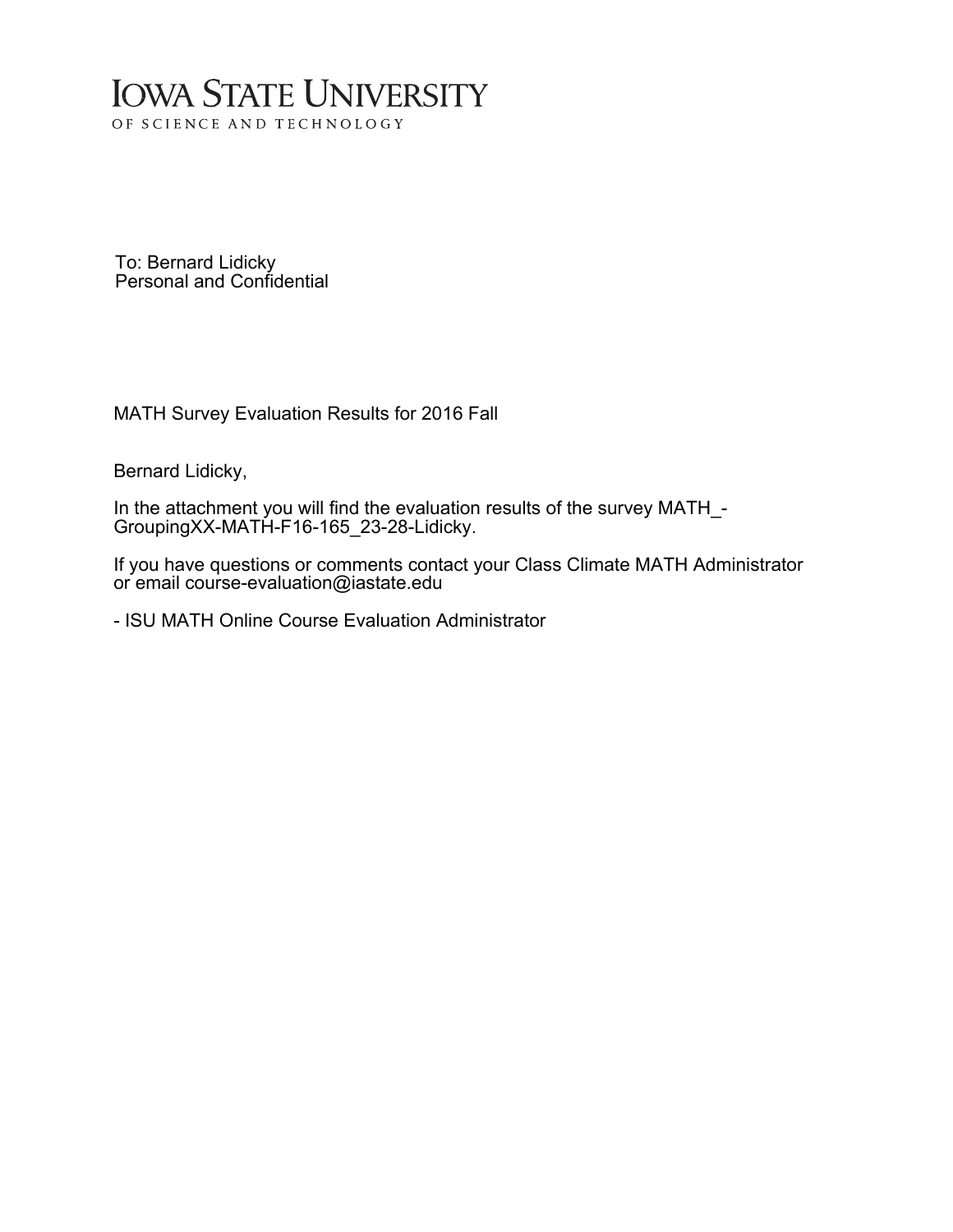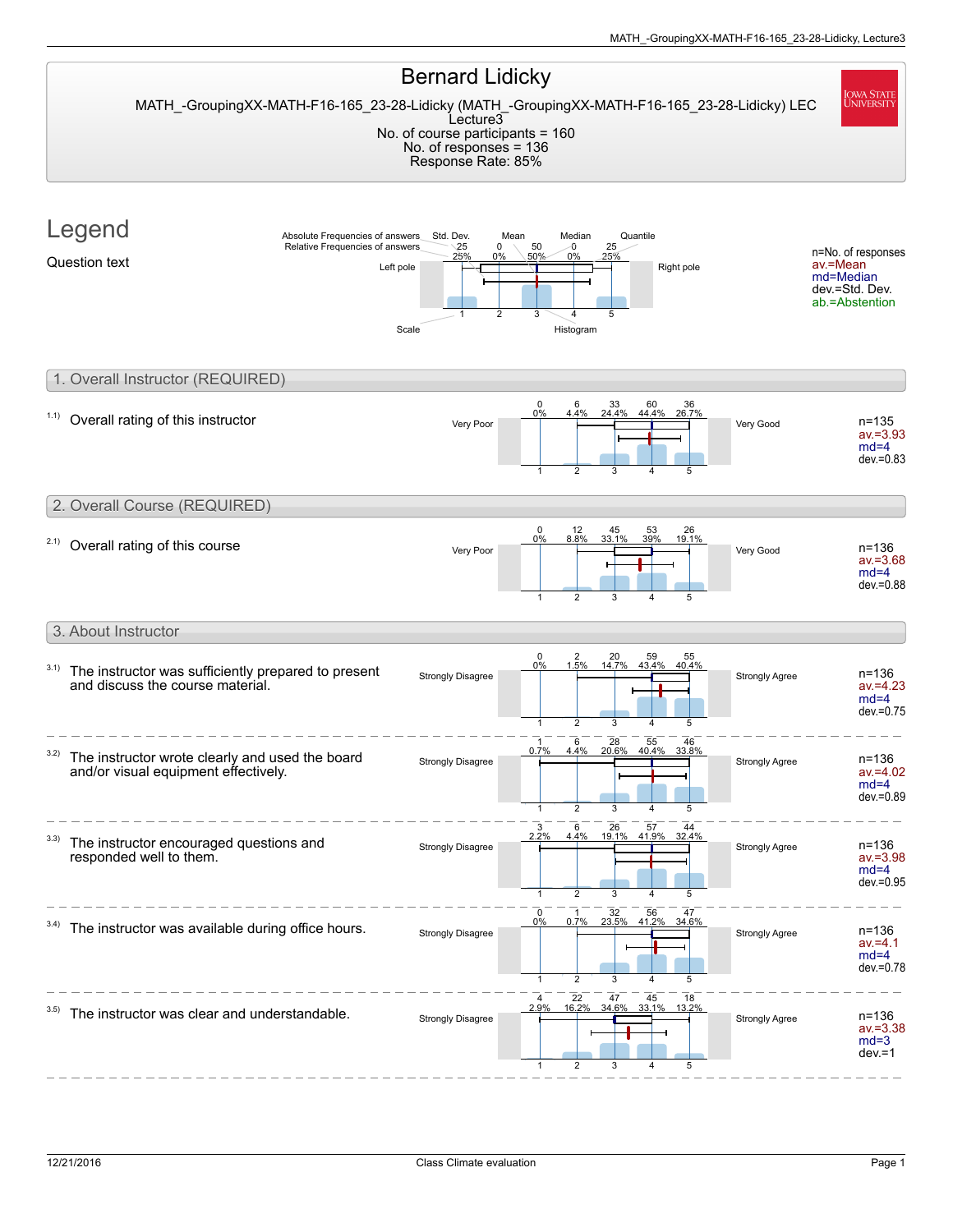

|      | 4. About Course                                                                                                    |                          |                                                                                                                              |                       |                                                    |
|------|--------------------------------------------------------------------------------------------------------------------|--------------------------|------------------------------------------------------------------------------------------------------------------------------|-----------------------|----------------------------------------------------|
|      | 4.1) The exams fairly reflected the course material.                                                               | <b>Strongly Disagree</b> | $\overline{2}$<br>20<br>26<br>58<br>30<br>14.7% 19.1% 42.6% 22.1%<br>1.5%<br>5                                               | <b>Strongly Agree</b> | $n = 136$<br>$av = 3.69$<br>$md=4$<br>$dev = 1.02$ |
| 4.2) | The exams were graded in a prompt and fair way.                                                                    | <b>Strongly Disagree</b> | 3<br>61<br>16<br>55<br>$\mathbf{1}$<br>0.7%<br>2.2%<br>11.8%<br>44.9%<br>40.4%<br>3<br>$\mathcal{P}$<br>5<br>1               | <b>Strongly Agree</b> | $n = 136$<br>$av = 4.22$<br>$md=4$<br>$dev = 0.8$  |
| 4.3) | The homework/quizzes were returned in a timely<br>manner.                                                          | <b>Strongly Disagree</b> | $\Omega$<br>9<br>47<br>79<br>0.7%<br>6.6%<br>34.6%<br>0%<br>58.1%<br>$\overline{2}$<br>3<br>5                                | <b>Strongly Agree</b> | $n = 136$<br>$av = 4.5$<br>$md=5$<br>$dev = 0.66$  |
|      | The textbook was useful in helping me learn the<br>course material.                                                | <b>Strongly Disagree</b> | 23<br>52<br>24<br>21<br>16<br>15.4% 16.9%<br>38.2% 17.6% 11.8%<br>5                                                          | <b>Strongly Agree</b> | $n = 136$<br>$av = 2.93$<br>$md=3$<br>$dev = 1.2$  |
| 4.5) | The online homework was useful in helping me<br>learn the course material.                                         |                          | 32<br>53<br>27<br>$\mathbf 0$<br>9<br>15<br>11% 23.5% 39% 19.9%<br>$0\%$<br>6.6%<br>3<br>$\mathbf{1}$<br>$\overline{2}$<br>5 |                       | $n = 136$<br>$av = 4.54$<br>$md=5$<br>$dev = 1.13$ |
| 4.6) | The supplementary materials (e.g., films, slides,<br>videos, guest lectures, Web pages, etc.) were<br>informative. | Strongly Agree           | $\frac{27}{20\%}$ 52 33 6<br>20% 38.5% 24.4% 4.4%<br>16<br>0.7% 11.9%<br>3<br>5<br>6                                         | N/A (non-applicable)  | $n = 135$<br>$av = 2.63$<br>$md=2$<br>$dev = 1.48$ |
|      |                                                                                                                    |                          |                                                                                                                              |                       |                                                    |

5. About You On average, how many hours each week did you devote to this course outside the classroom? 5.1) Less than 3  $\frac{11.8\%}{\sqrt{11.8\%}}$  30% 30% 30.1% 14% 6.1% More than 12 **n=136** av.=2.71 md=3 dev.=1.1 11.8% 16 1 36% 49 2 30.1% 41 3 14% 19 4 8.1% 11 5  $5.2)$  What resources did you use throughout the semester? (Check as many as apply)

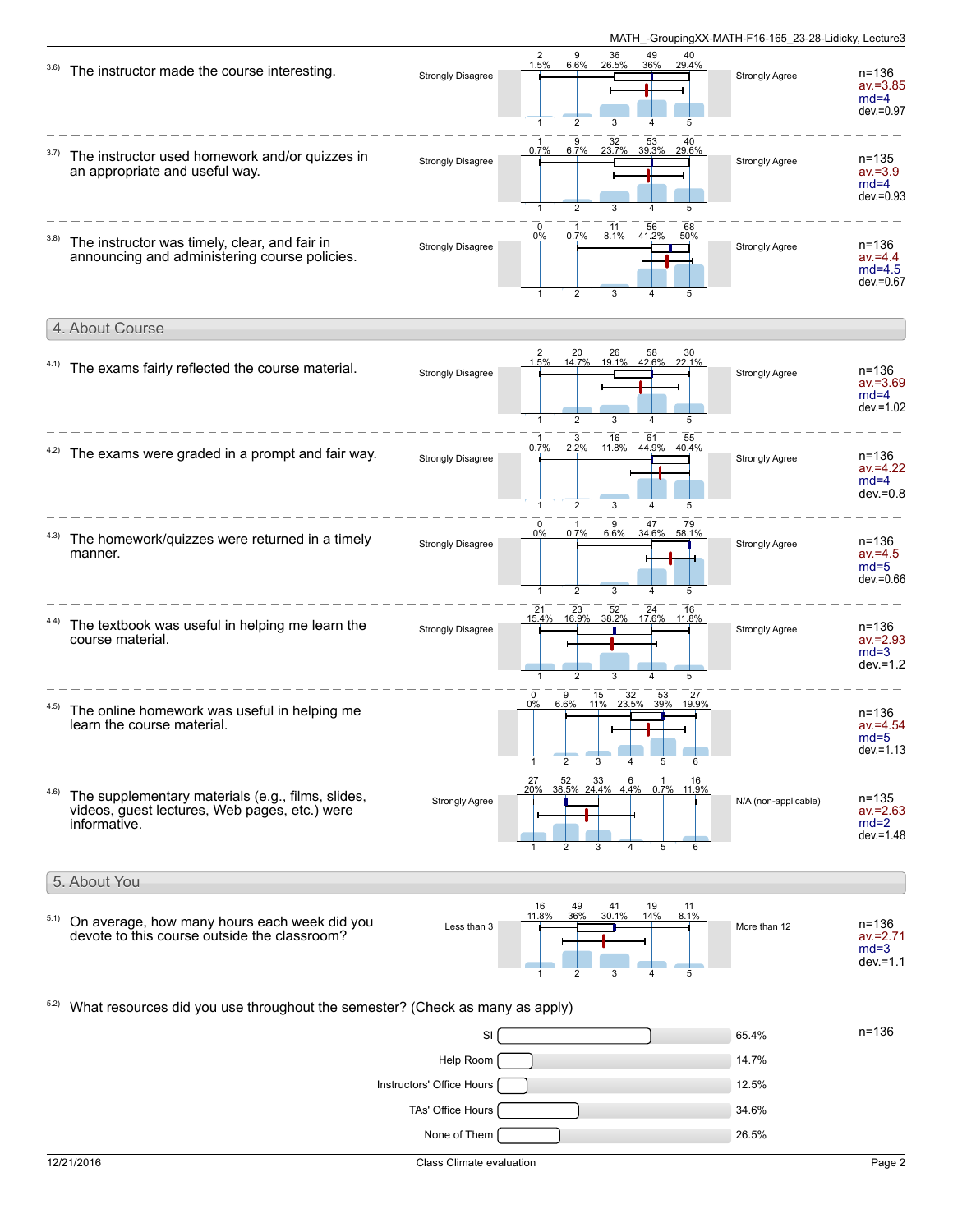- 5.3) Which ones were beneficial to you? Which ones were not? Please explain below:
- All were benificial. It is very difficult to do well in this class by yourself, at least for me, I needed help.
- All were helpful
- Asking my TA for quiz assistance has been extremely helpful to my grade. I also have found the SI sessions helpful in mastering material I didn't completely understand.
- Did not attend
- Didn't use. I should have however
- Every resource I went to was helpful. However, 5\$3 office hours have been the most impactful.
- Everyone should be.
- Everything I used was beneficial.
- Help room and office hours helped me the most.
- $\blacksquare$  Help room help me to know how to solve the quiz questions.
- Help room is very helpful.
- I did not feel the TA I saw cared much about me or my success. I only showed up once and never again.
- I did not go to professor office hours because I thought my questions weren't good enough to be asking so I would wait till SI.
- $\blacksquare$  I did not use any of the resources this semester.
- $\blacksquare$  I did not use any of them.
- I did not utilize any of these resources simply because coming into college i was very lazy. I am currently a freshman and in highschool i was used to not having to work for any of the grades i got because everything was so easy.
- I didn't use any of them
- $\blacksquare$  I didnt try them
- $\blacksquare$  I feel the SI is beneficial.
- I I had a tutor session that was very beneficial
- I happened to get the e-mail of my TA and he did a very good job in explaining and helping me with questions that I had.
- I only went to SI once it wasn't super beneficial because not everyone works the same pace. TA's office hours were very beneficial to men
- I wanted help from others besides my professor, not cause I don't like my professor but because I want a different approach to things at times. I went to the TA's office hours.
- SI and TA office hours were extremely helpful. Thank you so much for making these resources abailable.
- SI and help room helped me learn what i didn't understand
- SI because it was the only one I used.
- SI because we went over problems we might see on the exams.
- SI helped a lot for test prep. Awesome study environment
- SI helped but sometimes the SI instructor wasn't sure about the content of tests.
- SI is very helpful
- SI seemed to only be helpful during test prep
- SI sessions were helpful before exams. The review exams would help me lock in the subject matter that would be on the exam (getting the general idea for solving problems)...
- SI was a good resource because it allowed me to realize my weak areas and focus on those when it came time to studying.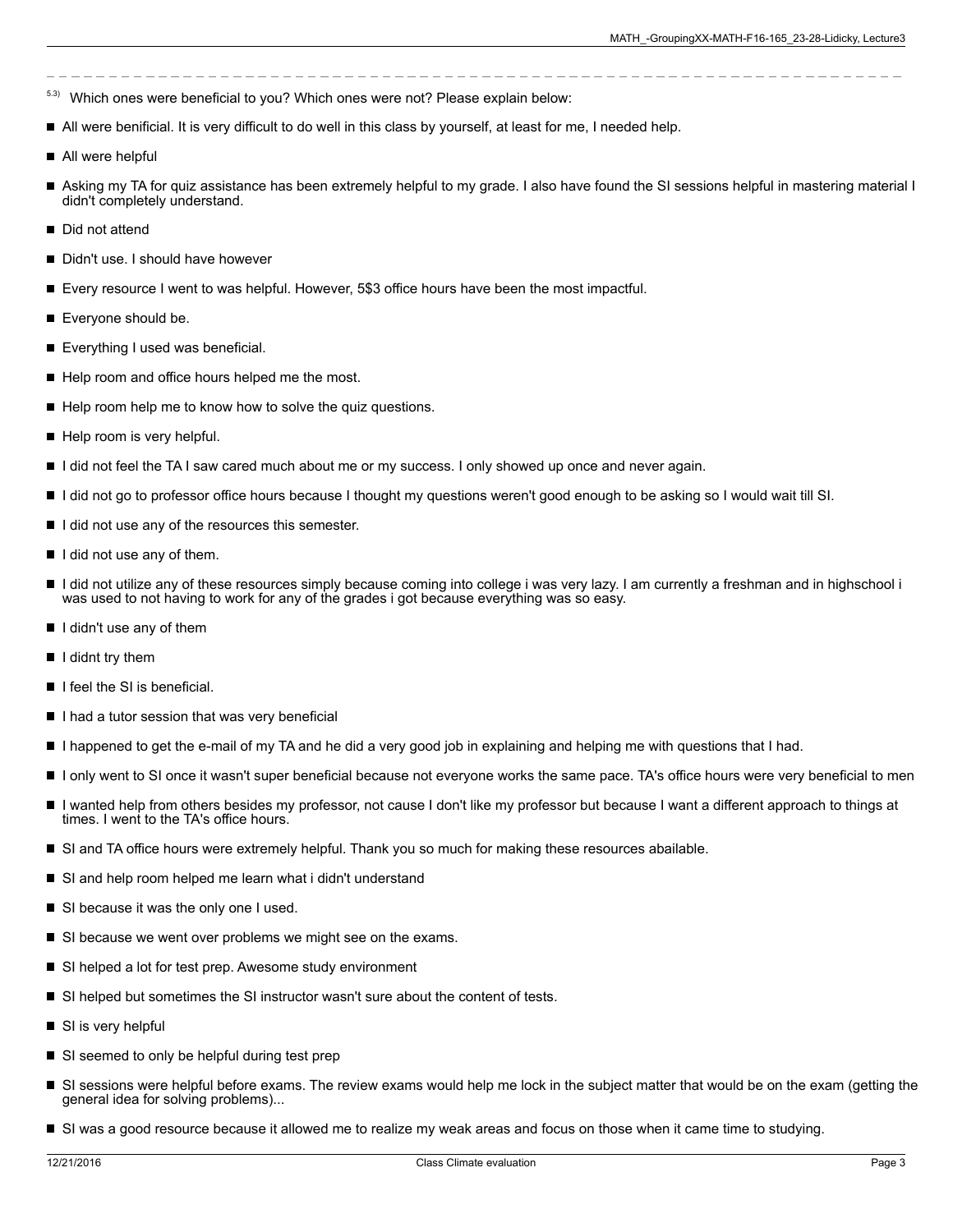- SI was a helpful resource, and prepared me well for tests and quizzes.
- SI was beneficial because it helped give more examples that were different from in class.
- SI was beneficial to me but I regret never going into office hours
- SI was but the others were not
- SI was helpful because we went through example problems and it offers more practice.
- SI was helpful for the midterm.
- SI was helpful, concepts and problems were explained better than in class
- SI was very beneficial
- SI was very beneficial before the test because it helped explain what areas or topics would most likely be on the test and if I had questions or didn't understand it, it was explained.
- SI was very helpful as it went more in-depth over course topics in an understandable way.
- Si (2 Counts)
- Si because it had a review packet
- Si helped a lot
- Si was helpful before exams sometimes.
- Some of the TA's were helpful while others weren't
- Supplemental instruction was extremely helpful to me, and they helped me understand the course material better.
- **TA OFFICE HOURS**
- TA office hours for help on quiz questions every week
- TA'S office hours, SI, and most importantly the graduate students office hours.
- TA's Office hours were beneficial to help me study for the quizzes
- TA's office hours because he has less people to teach so he knows you personally. SI was not beneficial because they tried to teach multiple classes at once even tho they weren't the same instructor or the same material.
- TA's office hours helped me greatly on the quizzes
- The SI and Ta's office hours helped study information and learn how to do certain problems for the future tests.
- The SI helped but was not beneficial to me. I regret not using office hours to my advantage more so than what I used.
- The SI review sessions before exams were somewhat beneficial because they helped me find out what was specifically going to be on the exam.
- The SI session were ok, but since the instructor had to work around two different professors who were teaching the course, it was a little annoying that she couldn't help with what I needed extra help on from my section.
- The SI sessions and TA office hours were very beneficial!!
- The SI sessions worked very well, especially the test reviews.
- The SI test review sessions were too long they did not use time efficiently. The TAs were helpful
- The TA Office Hours were the most beneficial to me. It became almost a daily ritual for me to visit multiple TA's a day to try and get a better understanding of the information. The SI sessions were particularly useful for exam reviews. Highlighting the necessities and often passing down tips and hints for the upcoming exam.
- The TA's office hours were helpful.
- The help button on the HW helped me the most
- They are all beneficial.
- Tutoring and SI were helpful, it provided a small classroom setting. Any "on the spot" questions were answered immediately and more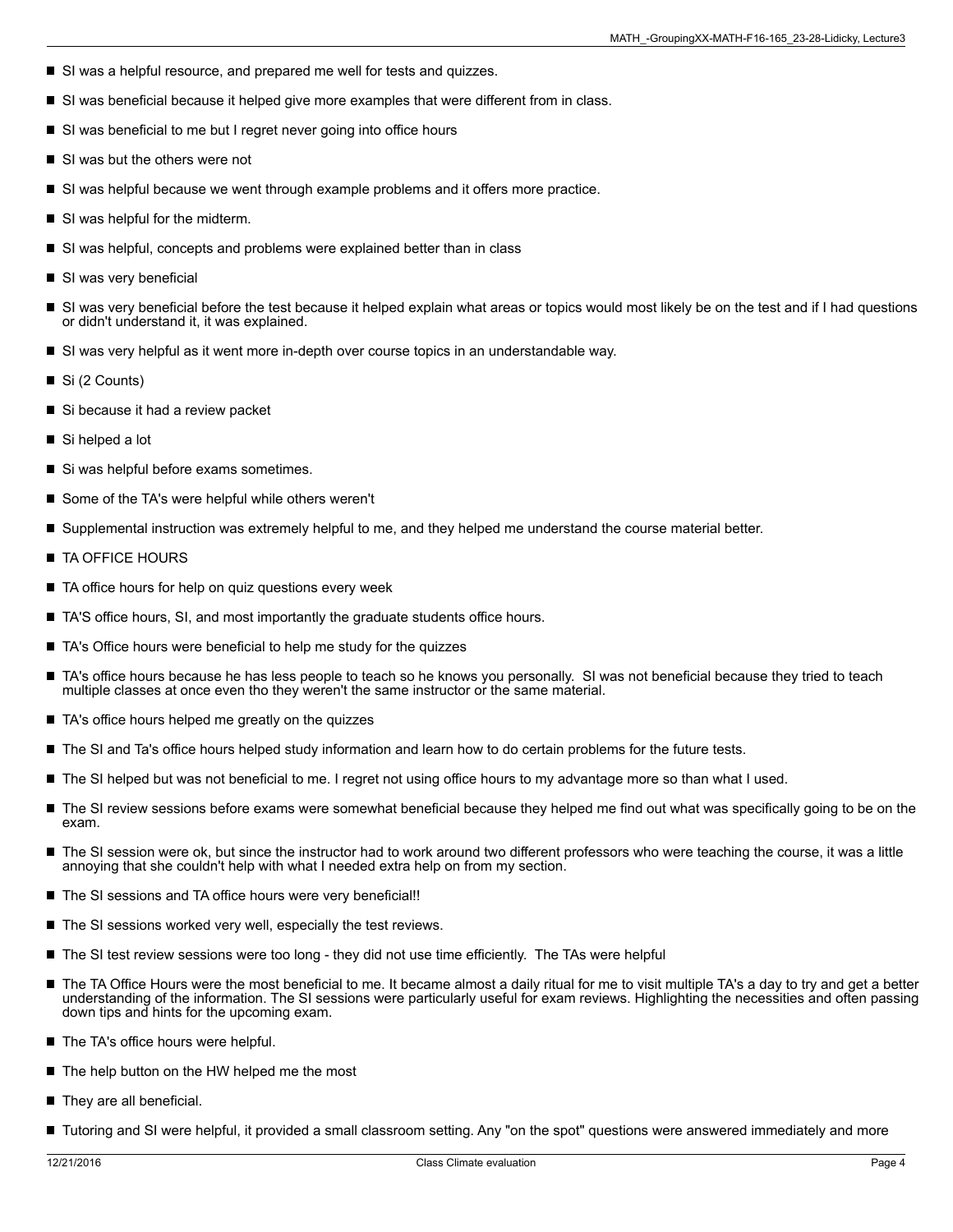examples were given.

- Went to SI once because I missed a class, but they were behind so it didn't help me
- Wumaier is very good at explaining step-by-step processes of difficult questions
- i did not use the resources provided
- si helped a lot
- $\blacksquare$  ta's office hours and si were the most beneficial



- 6.1) Additional Comments
- I relied mostly on looking up online examples in order to understand how to compute problems. If I was only to use the book and the given course materials, I would have failed most definitely. The best resource was the practice exams and the answers to their problems, nothing else was very helpful.
- A cool guy, but not the easiest to understand... I'm not talking about his accent either, just how he teaches П
- Almost no new information was learned during this class. (More of a fault on my adviser than my professor)
- Assign more homework problems that are required
- Dr. Lidicky always made math as fun as it could probably be. His jokes always killed and I loved the smiley faces he would draw on the graphs of our exam scores.
- Examples learned in class should reflect the questions seen on exams, to help prepare students more.
- Funny character!
- Great course, great TAs, great instructor. You go, Bernard.
- Happy Holidays!
- I can not think of anything to comment on.
- I didn't feel that the quizes helped me learn the concepts or prepare for the tests.
- I enjoyed the enthusiasm from Mr. Lidicky and wish him the best of luck in the future!
- $\blacksquare$  I fucked up in this class
- п I have taken Calculus I before. In that class, the exams were based strictly off of problems similar to what we had done before and therefore did not require a curve because those students who understood the material did well. In this class, even if you understood the material well, the tests were still next to impossible. I just don't understand how a test which requires to be curved by more than 30% is a good test of what you have learned.
- I really like Bernard as a teacher, he's super funny and makes the class interesting to go to. Some people say it's a little hard to understand him but I've never had an issue understanding him.
- I think Mr. Lidicky does a secent job of teaching the material and explaining the reasoning behind why we do things.
- I wish there were the same type of problems on the tests like there were on the practice tests. They did not really prepare me as well as I thought they would for the actual test, since the type of problems were different.
- I would prefer homework assignments be due Saturday night, rather than Friday night. Most of the time proofs were shown, although they were occasionally (rarely) skipped. If possible, always show the proofs.
- $\blacksquare$  I'm hoping with all my hard work and hours put in I'll get a B- or B but it looks like I'll get a C+
- Instructor is hard to understand with his accent at first. However, after coming to lecture it becomes easier and easier to understand him.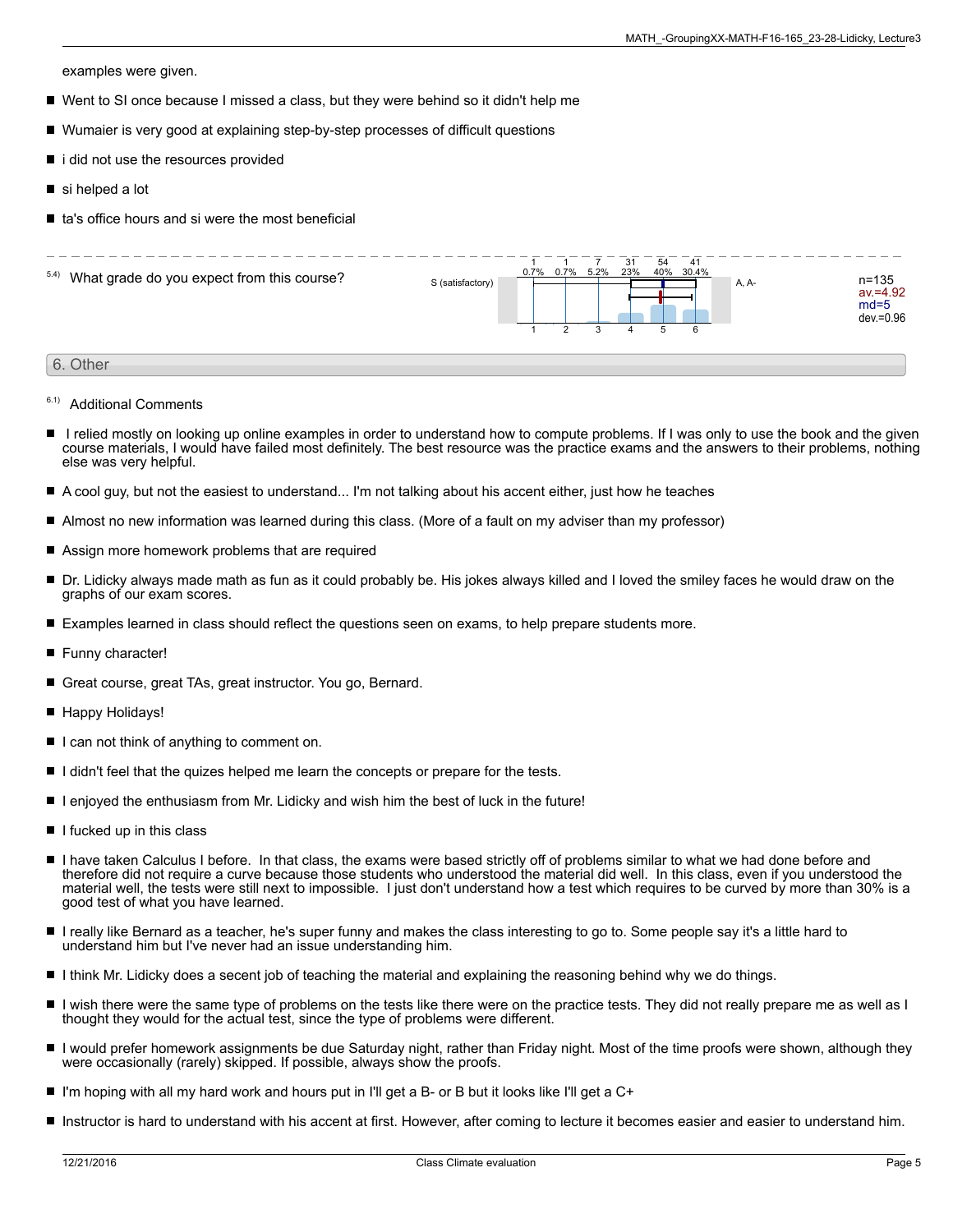- My grade in this class will not be that great, but it won't be because of the instructors, it will be because of my lack of time devoted to this class outside the classroom.
- П N/A
- None.
- Overall not a bad class, ran well and was organized.
- Overall you were probably one of my favorite instructors this year. You always had an exciting and engaged attitude about everything and was very friendly and open to talk and help students. I know a lot of people will probably complain about not being able to understand you but after paying attention for a few days i was able to make out every word. Keep doing what you're doing because it's great!
- Teacher was very understanding and helpful when help was needed. I think it was very fairly graded.
- The class was good and fun not great to take the exams though.
- The course is very well constructed, but it quickly becomes overwhelming with the work load and pressure. For many STEM majors this could be considered an entry level college course since many STEM majors require you pass this course with a C- before moving forward with other courses, i.e. physics. This is where it becomes frustrating. I'm not so much disgruntled, but disheartened about math after taking this course. The workload design itself is not so much the issue, homework every week and a mini-quiz every week are acceptable to establish repetition and understanding, but the enhanced difficulty of the quizzes and exams themselves is where the issues begin to arise (and hearing various TA's comment on the difficulty of the quizzes and exams further highlights the existence of an enhanced difficulty). Theory given in lectures do little to help understand quiz problems, and provide minimal value for understanding the exam problems. I am aware that a few students found this course easy, but those are the few, and the course should not be designed to challenge them. This is the feeling you get though when you see the quiz and exam problems. This course feels highly focused for a math major, rather than a course that progresses the rest of the majority along in their respective STEM majors.
- The exams did not reflect what we learned in class well at all. The problems on the exams were way more complicated than any problem we had ever done. Even on the practice tests/
- The exams were tougher than the problems we learned the concept with, and often incorporated things that were not discussed in-depth.
- The instructor was hard to understand because of his accent at first but after about a week there were no problems. The quizzes were frustrating but helpful in preparing for the exams.
- The instructors heavy accent made the course a little more challenging than it should have been but eventually you get used to it.
- The quizes are really hard.
- This class was challenging, but overall enjoyable to study and work for. I've never really enjoyed math too much, so this class was a pleasant surprise.
- $\blacksquare$ This was a fantastic course, and I feel thoroughly prepared for the rest of my college math courses. Professor Lidicky makes the information fun and I enjoyed it very much!
- Would be helpful to have the schedule out sooner for which proffesors are teaching which section for the following term.
- You explained that the purpose of the quizzes is to test our knowledge of the material so that we know if we have mastered it. If that is true, then it it isn't helpful to have a quiz on Thursday and then take a test the next day. This only is true for 4 quizzes but those quizzes didn't help us because we didn't know if we truly understood the material since we didn't get the quiz back until after we took the test.
- Your accent is hard to understand at times but it is adorable
- instructor tries hard to speak clearly but cannot be understood all the time. I like how Professor Lidicky implemented the quizzes because П they did hep me learn the material but i though the exam questions were much harder than any quiz, homework, or class question. I think if they were closer in difficulty that would really help with understanding the material.
- none (2 Counts)

| 7. Demographic (REQUIRED) - These questions are only requested for research purposes. They will not be associated |  |
|-------------------------------------------------------------------------------------------------------------------|--|
| with you individually and will not be disclosed to the instructor. An answer is required for both questions.      |  |

| $7.1)$ Gender |       |           |
|---------------|-------|-----------|
| Female        | 19.3% | $n = 135$ |
| Male          | 80.7% |           |
|               |       |           |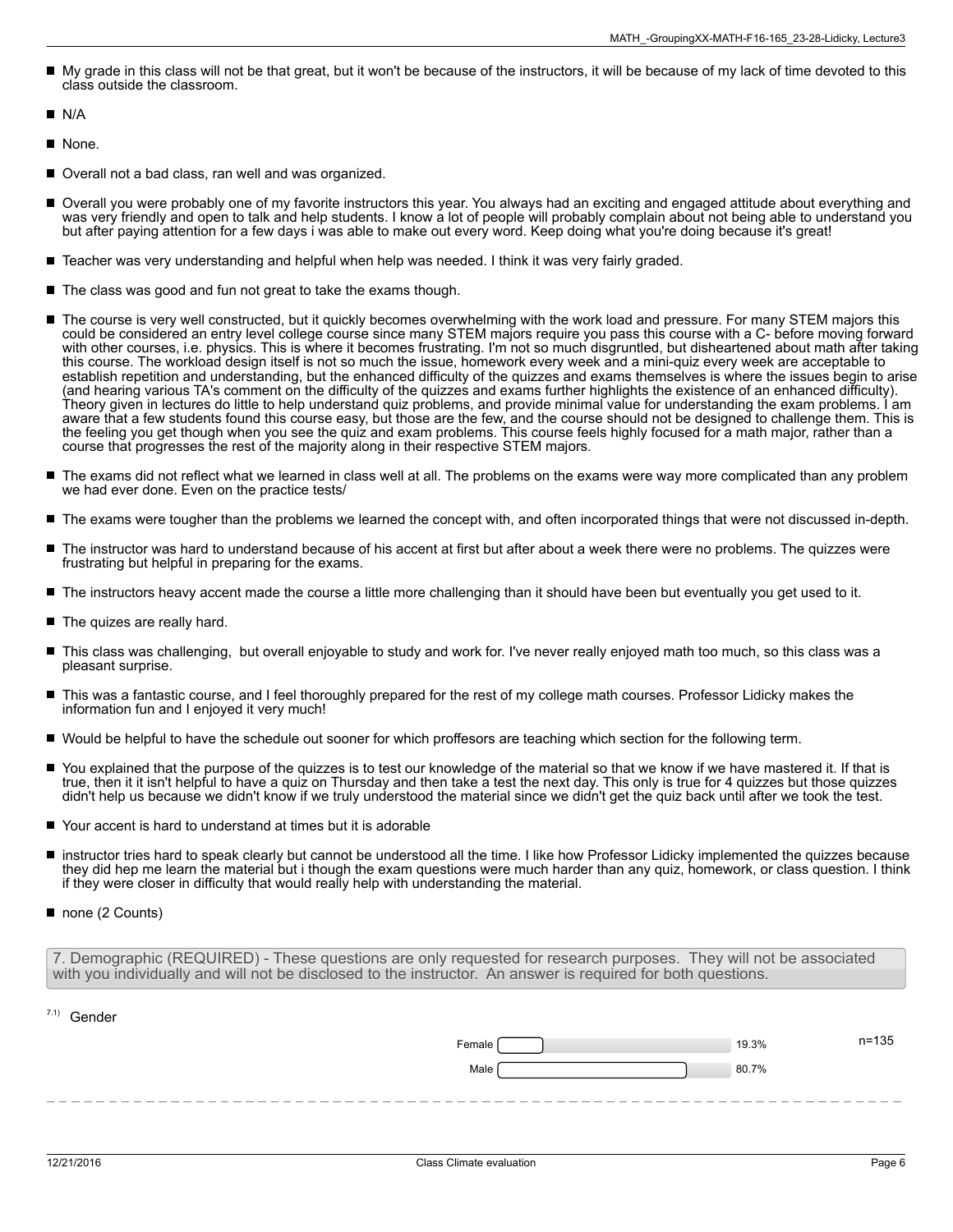|           |          | $\frac{7.2}{2}$ From what type of college/university did you transfer? |
|-----------|----------|------------------------------------------------------------------------|
| $n = 135$ | 4.4%     | Community College                                                      |
|           | 5.2%     | 4-year University/College                                              |
|           | $90.4\%$ | Did not transfer to ISU                                                |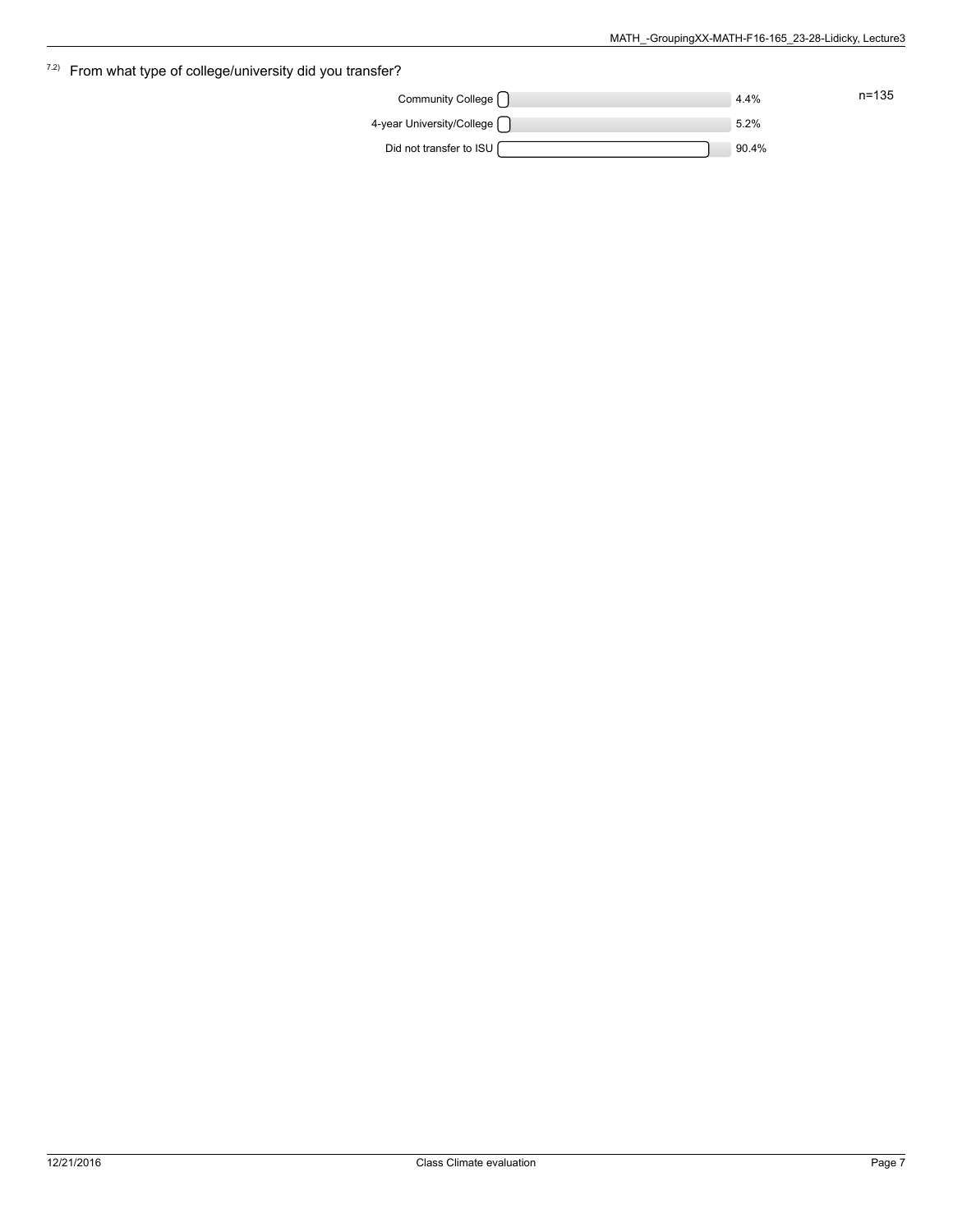## Histogram for scaled questions

Overall rating of this course

## Overall rating of this instructor



The instructor wrote clearly and used the board and/or visual equipment effectively.



The instructor was clear and understandable.



The instructor was timely, clear, and fair in announcing and administering course policies.



The homework/quizzes were returned in a timely manner.





The instructor encouraged questions and responded well to them.



#### The instructor made the course interesting.



The exams fairly reflected the course material.



The textbook was useful in helping me learn the course material.



The instructor was sufficiently prepared to present and discuss the course material.



The instructor was available during office hours.



#### The instructor used homework and/or quizzes in an appropriate and useful way.



The exams were graded in a prompt and fair way.



The online homework was useful in helping me learn the course material.

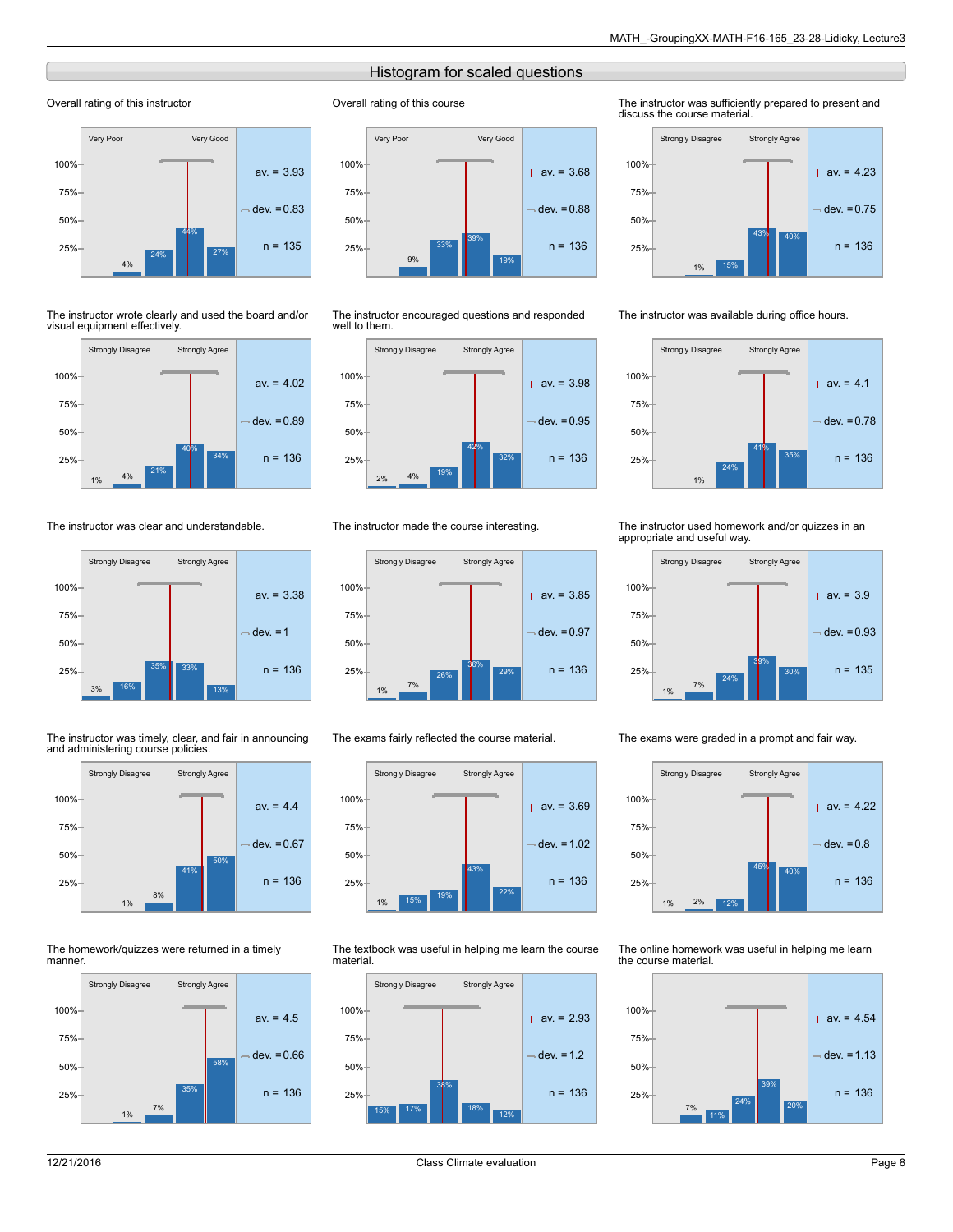# The supplementary materials (e.g., films, slides, videos, guest lectures, Web pages, etc.) were



On average, how many hours each week did you devote to this course outside the classroom?



What grade do you expect from this course?

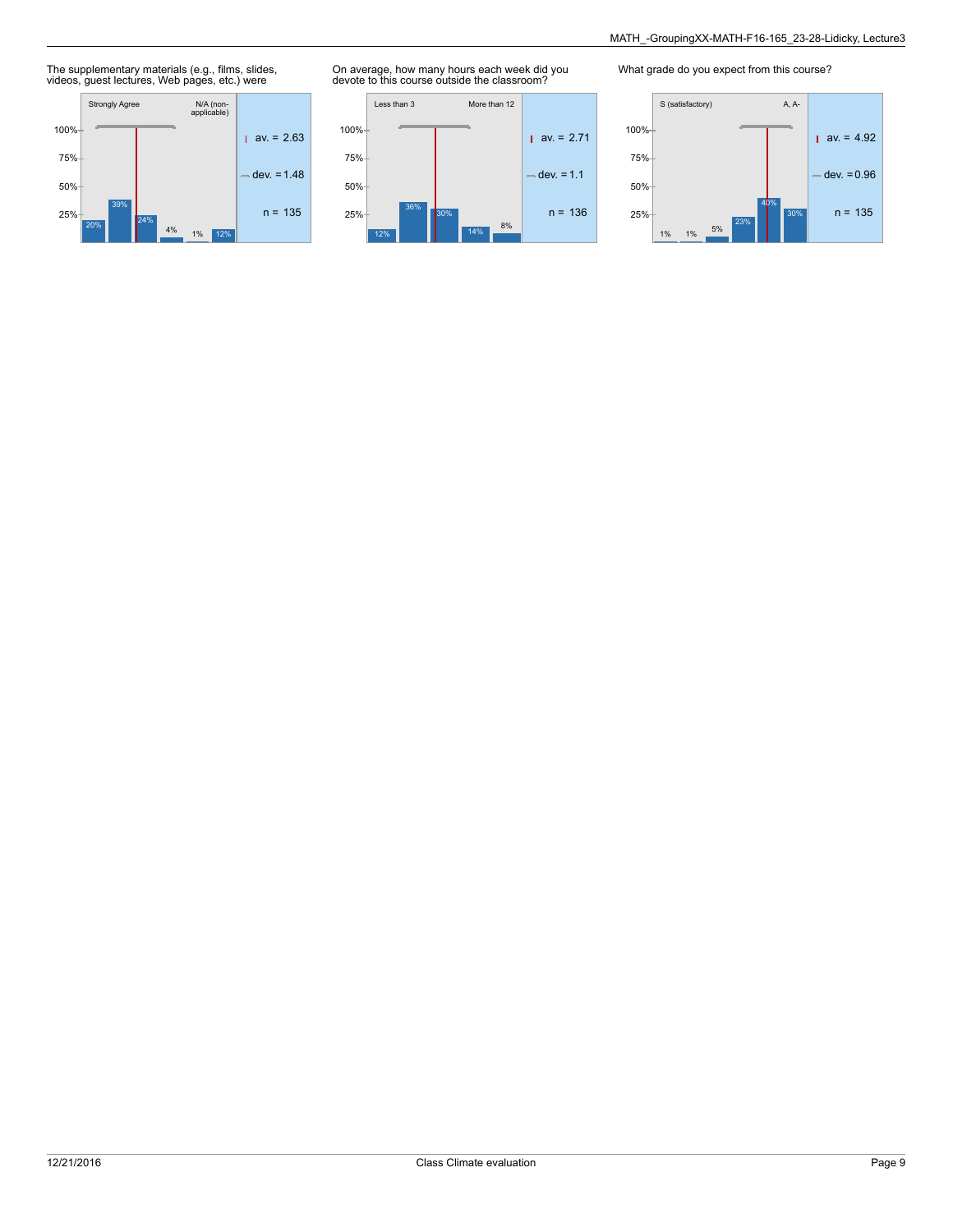|      |                                                                                                                             |                                                                                      |                      | Profile |                       |                                          |
|------|-----------------------------------------------------------------------------------------------------------------------------|--------------------------------------------------------------------------------------|----------------------|---------|-----------------------|------------------------------------------|
|      | Subunit:<br>Name of the instructor:<br>Name of the course:<br>(Name of the survey)<br>Values used in the profile line: Mean | <b>MATH</b><br><b>Bernard Lidicky</b><br>MATH_-GroupingXX-MATH-F16-165_23-28-Lidicky |                      |         |                       |                                          |
|      | 1. Overall Instructor (REQUIRED)                                                                                            |                                                                                      |                      |         |                       |                                          |
|      | 1.1) Overall rating of this instructor                                                                                      |                                                                                      | Very Poor            |         | Very Good             | n=135 av.=3.93 md=4.00 dev.=0.83         |
|      | 2. Overall Course (REQUIRED)                                                                                                |                                                                                      |                      |         |                       |                                          |
|      | 2.1) Overall rating of this course                                                                                          |                                                                                      | Very Poor            |         | Very Good             | n=136 av.=3.68 md=4.00 dev.=0.88         |
|      | 3. About Instructor                                                                                                         |                                                                                      |                      |         |                       |                                          |
| 3.1) | The instructor was sufficiently prepared to<br>present and discuss the course material.                                     |                                                                                      | Strongly<br>Disagree |         | <b>Strongly Agree</b> | n=136 av.=4.23 md=4.00 dev.=0.75         |
| 3.2) | The instructor wrote clearly and used the board<br>and/or visual equipment effectively.                                     |                                                                                      | Strongly<br>Disagree |         | <b>Strongly Agree</b> | n=136 av.=4.02 md=4.00 dev.=0.89         |
| 3.3) | The instructor encouraged questions and<br>responded well to them.                                                          |                                                                                      | Strongly<br>Disagree |         | <b>Strongly Agree</b> | n=136 av.=3.98 md=4.00 dev.=0.95         |
| 3.4) | The instructor was available during office<br>hours.                                                                        |                                                                                      | Strongly<br>Disagree |         | <b>Strongly Agree</b> | n=136 av.=4.10 md=4.00 dev.=0.78         |
| 3.5) | The instructor was clear and understandable.                                                                                |                                                                                      | Strongly<br>Disagree |         | <b>Strongly Agree</b> | n=136 av.=3.38 md=3.00 dev.=1.00         |
|      | 3.6) The instructor made the course interesting.                                                                            |                                                                                      | Strongly<br>Disagree |         | <b>Strongly Agree</b> | $n=136$ av. = 3.85 md = 4.00 dev. = 0.97 |
| 3.7) | The instructor used homework and/or quizzes<br>in an appropriate and useful way.                                            |                                                                                      | Strongly<br>Disagree |         | <b>Strongly Agree</b> | n=135 av.=3.90 md=4.00 dev.=0.93         |
| 3.8) | The instructor was timely, clear, and fair in<br>announcing and administering course policies.                              |                                                                                      | Strongly<br>Disagree |         | <b>Strongly Agree</b> | n=136 av.=4.40 md=4.50 dev.=0.67         |
|      | 4. About Course                                                                                                             |                                                                                      |                      |         |                       |                                          |
|      |                                                                                                                             |                                                                                      |                      |         |                       |                                          |
| 4.1) | The exams fairly reflected the course material.                                                                             |                                                                                      | Strongly<br>Disagree |         | <b>Strongly Agree</b> | n=136 av.=3.69 md=4.00 dev.=1.02         |
| 4.2) | The exams were graded in a prompt and fair<br>way.                                                                          |                                                                                      | Strongly<br>Disagree |         | <b>Strongly Agree</b> | n=136 av.=4.22 md=4.00 dev.=0.80         |
| 4.3) | The homework/quizzes were returned in a<br>timely manner.                                                                   |                                                                                      | Strongly<br>Disagree |         | <b>Strongly Agree</b> | n=136 av.=4.50 md=5.00 dev.=0.66         |
| 4.4) | The textbook was useful in helping me learn<br>the course material.                                                         |                                                                                      | Strongly<br>Disagree |         | <b>Strongly Agree</b> | n=136 av.=2.93 md=3.00 dev.=1.20         |
| 4.5) | The online homework was useful in helping me<br>learn the course material.                                                  |                                                                                      |                      |         |                       | n=136 av.=4.54 md=5.00 dev.=1.13         |